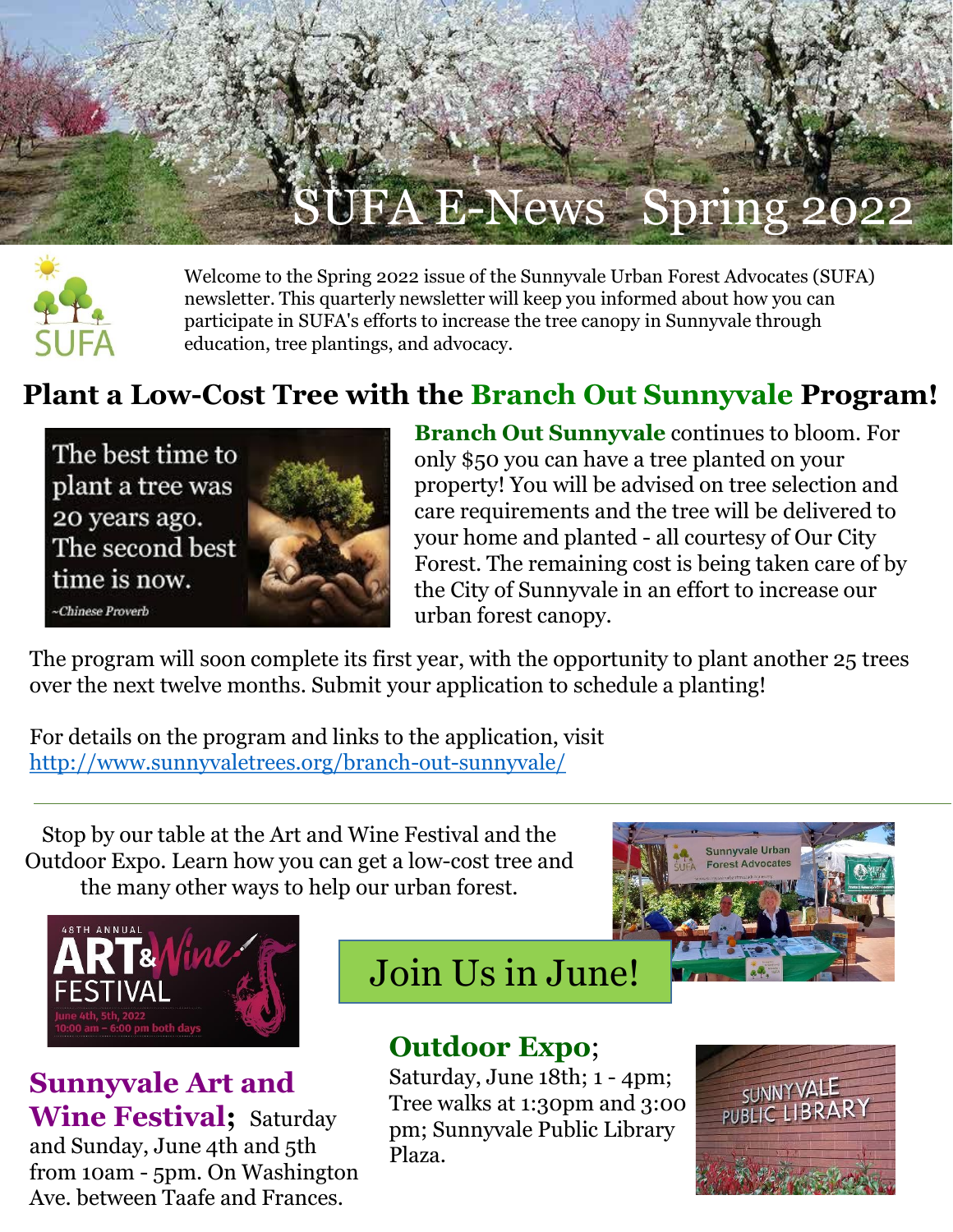

### Sunnyvale Celebrates Arbor Day 2022

The City of Sunnyvale celebrated Arbor Day with a tree planting in Braly Park on April 19th. Sunnyvale's sister city, Iizuka, Japan, donated ten flowering cherry trees of the cultivar *Prunus yedoensis '*Akebono'.



The fragrant flowers of this tree emerge in the spring before their leaves ("akebono" means "daybreak" in Japanese) with a spectacular display of blooms. This cultivar makes up a small but beautiful percentage of the flowering cherry trees around the Tidal Basin in Washington, D.C.



Three classes of fifth-grade students from Braly Elementary School planted the ten new trees along one of the walkways. City arborists met with the students and explained the benefits of trees and then instructed the students on the planting process. City staff worked

with the students during the plantings and were impressed with how enthusiastic and efficient the students were. Mayor Larry Klein stopped by to encourage the students and appreciate the trees. A big thank you to the Sunnyvale Parks and Street Trees Division staff, Braly School fifth-graders, and our sister city, Iizuka, Japan!

Braly Park now has quite a few cherry trees lining the walkways in the park. Stop by in the spring and enjoy the blossoms.

SUFA will host a table at the Sunnyvale Art and Wine Festival Saturday and Sunday, June 4th and 5th and would like help staffing the table. Sign up to join an experienced outreach volunteer and share information about trees and the Branch Out Sunnyvale program.



The event runs from 10am-6pm and the SUFA table will be in the free speech area. (On Washington between Taafe and Frances) Two-hour shifts are available - 10am-12pm, 12pm-2pm, 2pm-4pm, and 4pm-6pm (includes breaking down the booth).

Sign up at:

https://docs.google.com/spreadsheets/d/1AZ9sLX-[RDEhyEsgE36iefsATQbjdyfAGz8NUFmnhMig/edit?usp=sharing](https://docs.google.com/spreadsheets/d/1AZ9sLX-RDEhyEsgE36iefsATQbjdyfAGz8NUFmnhMig/edit?usp=sharing)

Contact: [info@sunnyvaletrees.org](mailto:info@sunnyvaletrees.org?subject=Volunteering%20for%20the%20Art%20and%20Wine%20Festival) with any questions.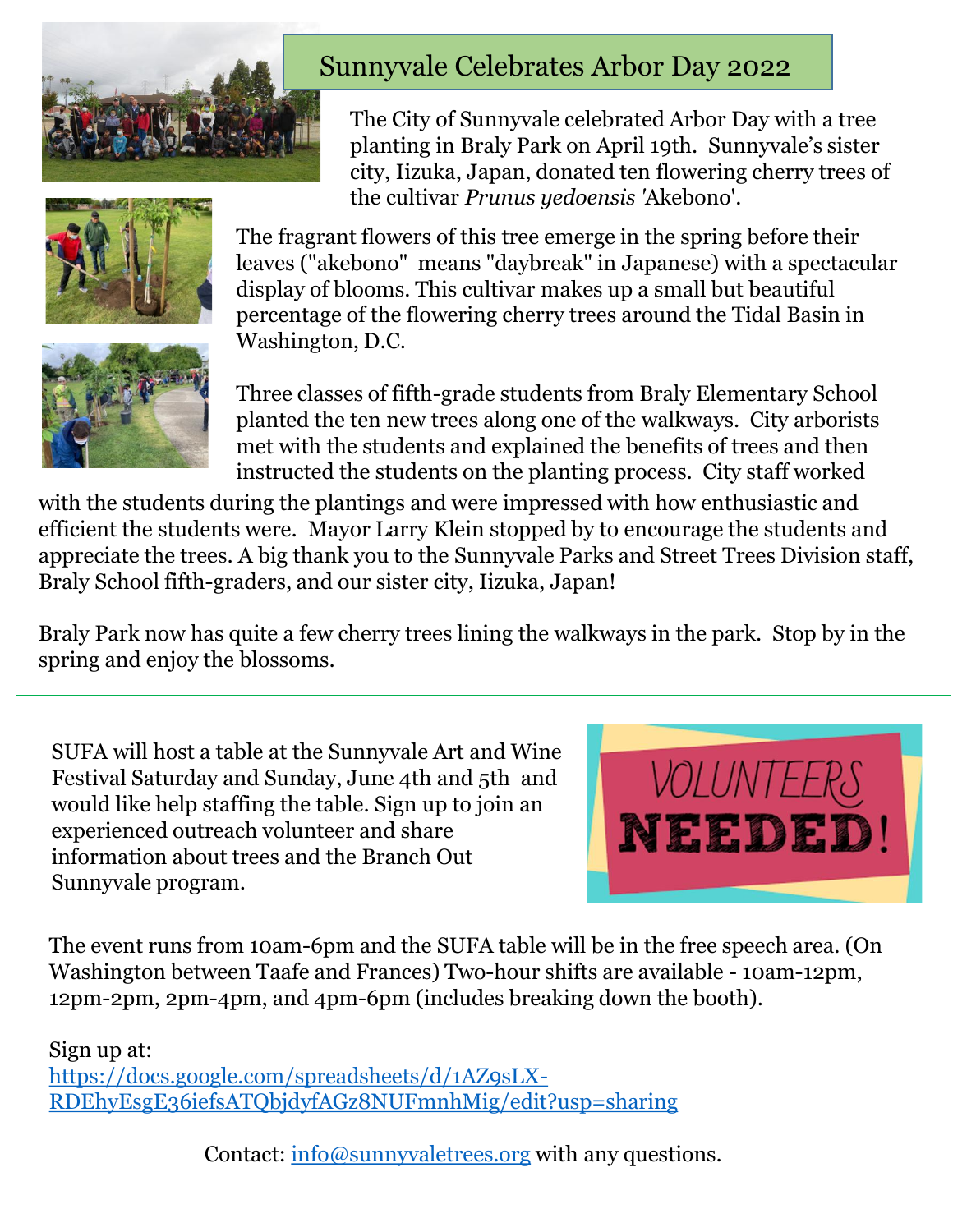We continue our series featuring common Sunnyvale street trees with information about the trees presented in an interview format. These are trees you'll see as you walk or bike through Sunnyvale neighborhoods or parks.

#### **SUFA**: **Thank you for being willing to be interviewed by Sunnyvale Urban Forest Advocates. First, can I get your full name?**

**Western Redbud**: You bet! I'm *Cercis occidentalis* better known in these parts as a western redbud. Cercis comes from the Greek word "kerkis" meaning weaver's shuttle which refers to the shape of my seed pods. Occidentalis is from "occidental" which means native to the west. And I am proud indeed to be able to say I'm a California native. A shout out to friends and family living in Arizona, Nevada, and Utah as well.



## **Tree on the Street Interview: Western Redbud**

**SUFA**: You have the most beautiful, vibrantly-colored blossoms. What can you tell me about them?

**WR**: Well, despite having the name redbud my blossoms are usually described as magenta. That's for those of you had the 64-box of crayons growing up. If you only had the box of 8 you can just call them red.

**SUFA**: You are all abuzz with bees today, presumably because of your blossoms. **WR**: Yes. My blossoms are tiny but full of nectar. The nectar is deep inside so only longtongued bees like bumble and carpenter bees can get at it and oh! does that ever tickle! Hummingbirds and butterflies also can reach the nectar. And here's a fun fact – my blossoms are actually edible and a good source of vitamin C.

**SUFA**: Hmm…in looking closely, your blossoms seem to come directly out of your branches. **WR**: Yes, redbud blossoms appear directly out of the woody part of our branches rather than from new growth or shoots. This characteristic is usually found only in tropical plants so it's unique among trees in temperate climates. For those of you who want to impress your friends, it's a process known as cauliflory – not to be confused with cauliflower or Caulifornia.

#### **SUFA**: You are also loaded with seeds pods!

**WR**: Yes, they look a lot like pea pods because all redbud species are actually members of the legume family. Each pod contains about seven seeds and we sometimes hang onto them until winter. In addition to our pea-like blossoms, young pods and roasted seeds are also edible. And, being a member of the legume family gives me another unique characteristic - the two halves of my leaves can move independently in response to changes in light. How cool is that?!

#### *Continued on next page*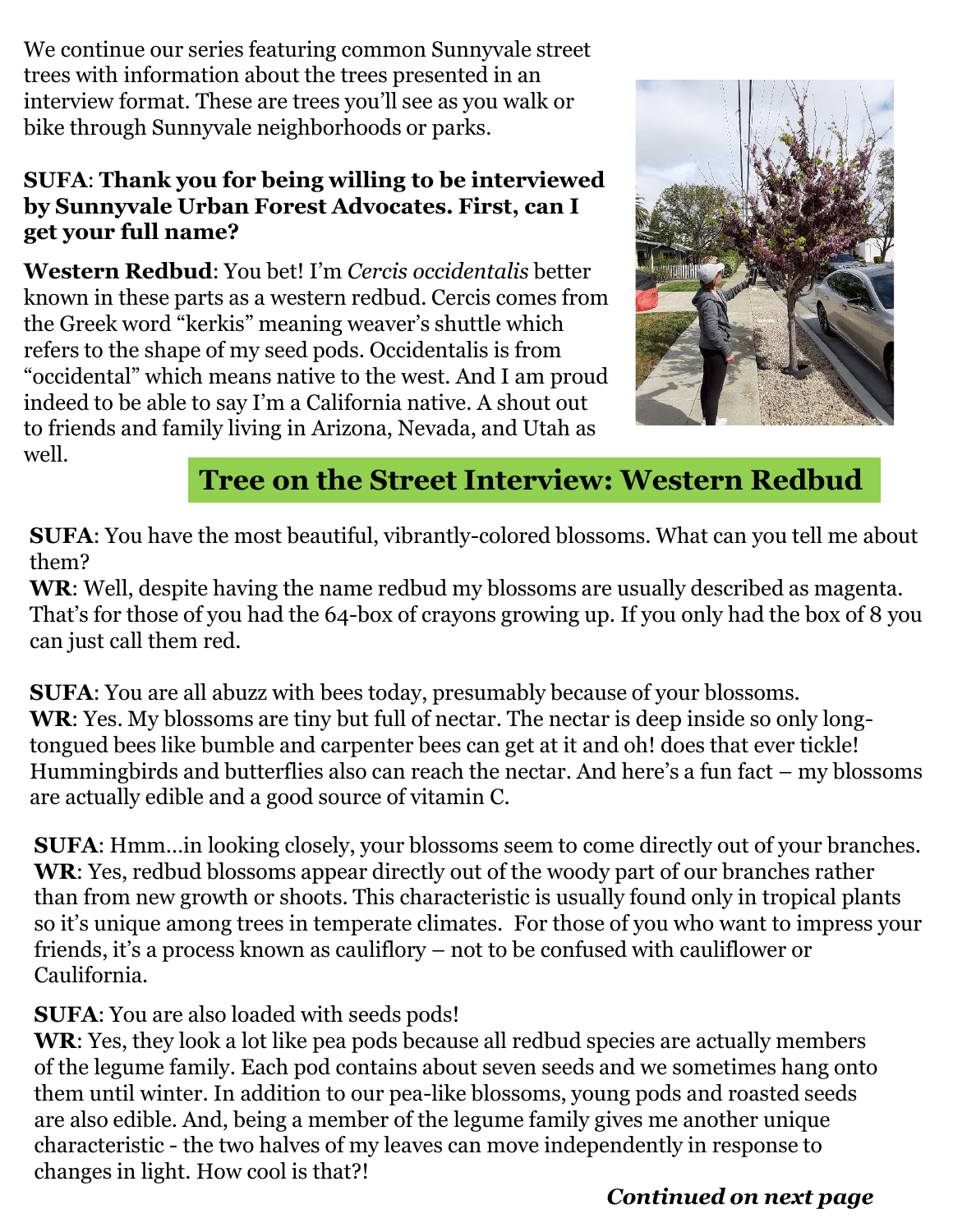

**SUFA**: Cool indeed! You seem to be covered with a mix of blossoms, new leaves, and seed pods – all at the same time. May I get a closeup photo of that?

**WR**: Please go ahead. I'm just multitasking like everyone else in Silicon Valley.

**SUFA**: Anything else you'd like to share? **WR**: Yes! Another fun fact: Our twigs are both straight and very pliable and therefore are greatly sought after by indigenous Americans and used to weave baskets and create art. They also use a reddish dye derived from our bark to tint their creations.

**SUFA**: We always ask our street tree interviewees what makes them a good tree for the urban forest. What are your attributes in that regard?

**WR**: Well, as a California native I am very drought tolerant and, naturally, of great importance to native bee and bird species. I don't get really big so I am powerline friendly. I'm deciduous so I provide shade in the summer but let heat and light through in the winter.

**SUFA**: Well, thank you so much for your time. Any final thoughts? **WR**: Yes. Sunnyvale does plant us as a street tree but, sadly, we are few and far between – I'm a tad lonely for others of my kind. Perhaps your readers might consider planting one or two of us in their yards. We can guarantee a lovely show of blossoms in the spring, brightly colored leaves in the fall, and lots of birds and bees in between time.



**Upcoming Tree Walks**

**Ortega Park**: Saturday, May 14; 11am - 12:30pm; 636 Harrow Way; meet at the park flagpole.

**Library and Civic Center**: Saturday, June 18; 1:30pm and 3pm; as part of the Outdoor Expo, Sunnyvale Public Library Plaza; meet at the SUFA booth.

**Washington Park**: Tuesday, June 21 (summer solstice); 7 - 8:30pm; 840 W. Washington Ave.; meet at the park flagpole

**Murphy Park**: Tuesday, July 26; 7pm - 8:30pm; 250 N. Sunnyvale Ave.; meet at the park flagpole.

**SNAIL Neighborhood:** Edible tree walk; July; date and time TBD. Keep a lookout on Next Door and/or check [http://www.sunnyvaletrees.](http://www.sunnyvaletrees.org/upcoming-events/) org/upcoming-events/ for future information.

Can't join us on these days? Do your own walk by downloading tree walk maps at [http://www.sunnyvaletrees.org/tree](http://www.sunnyvaletrees.org/tree-walk-maps/)walk-maps/ (Lakewood, Ponderosa, Murphy, Washington, Ortega Park and the Library/Civic Center).